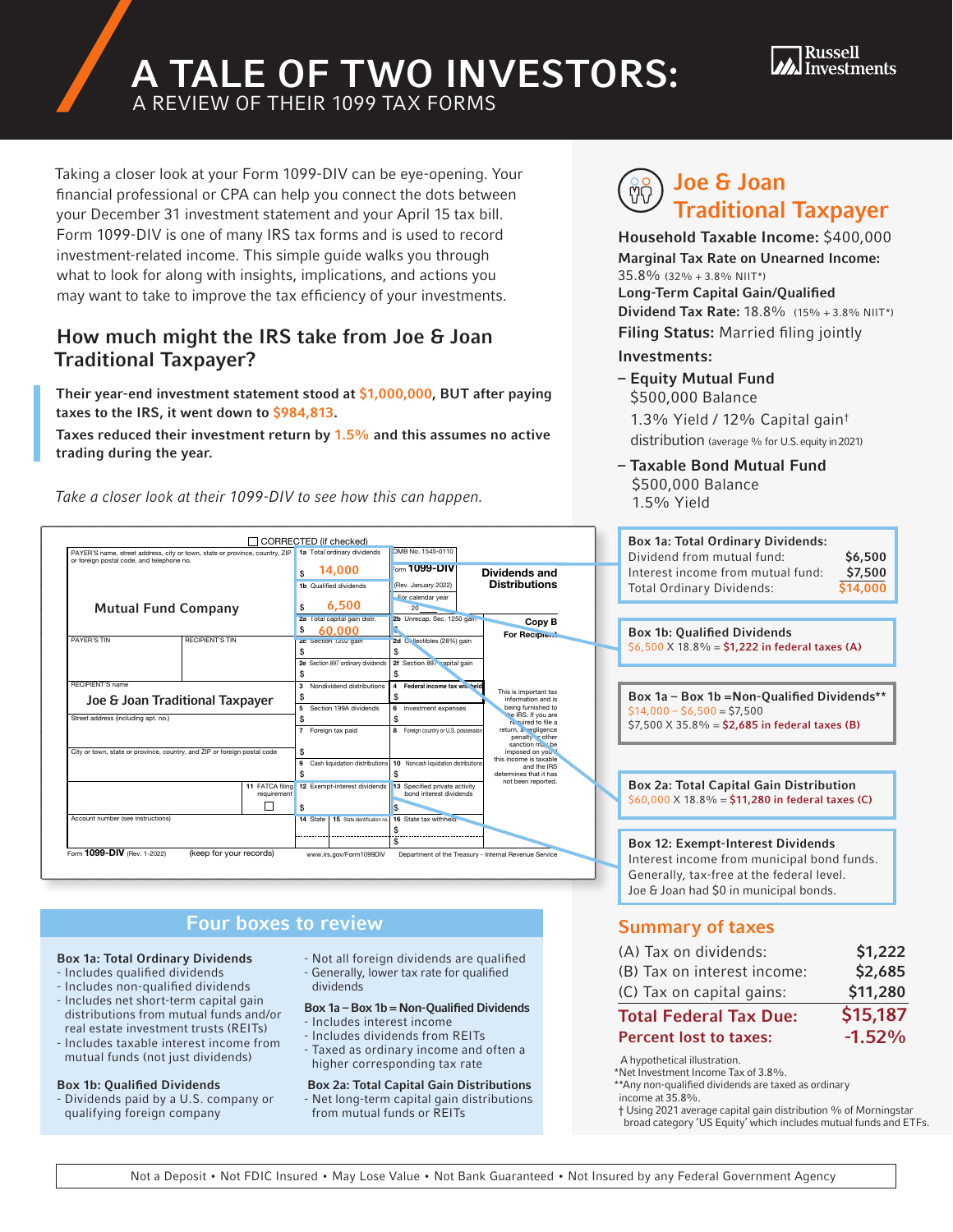## How about a tax-managed investor such as Uncle Sam & Aunt Betsy?

Contrasting with Joe & Joan on the prior page, let's look at tax-aware investors in two distinct mutual funds; their \$500,000 U.S. large cap fund has a full-year focus on tax-management and their \$500,000 in fixed income is invested in a municipal bond fund. So, while Joe & Joan received the average taxable distribution from their investments, Uncle Sam & Aunt Betsy took advantage of an investment approach with a full-year focus on tax-management and their results were quite different:

Their year-end investment statement stood at \$1,000,000 and after paying taxes to the IRS, it's only down to \$999,859.

They lost just  $0.1\%$  of their investment return to the payment of taxes.

Take a closer look at their 1099-DIV to see how this can happen.

# Uncle Sam & Aunt Betsy Tax-Aware Taxpayer

Household Taxable Income: \$400,000 Marginal Tax Rate on Unearned Income:  $35.8\%$  (32% + 3.8% NIIT\*)

Long-Term Capital Gain/Qualified **Dividend Tax Rate: 18.8%** (15% + 3.8% NIIT\*) Filing Status: Married filing jointly

#### Investments:

- Tax-Managed Equity Mutual Fund \$500,000 Balance 0.15% Yield / No capital gain distribution
- Municipal Bond Mutual Fund \$500,000 Balance 0.9% Yield (generally tax free at federal level)

CORRECTED (if checked) MB No. 1545-0110  $1a$  To Box 1a: Total Ordinary Dividends: PAYER'S name, street address, city or town, state or province, country, ZIP or foreign postal code, and telephone no.  $_\mathrm{m}$  1099-DIV 750 Dividends and Dividend from mutual fund: \$750 \$ (Rev. January 2022) **Distributions** Taxable int. income from mutual fund: \$0 alified dividends For calendar year Total Ordinary Dividends: \$750 750 Mutual Fund Company \$ 20 2a Total capital gain dist 2b Unrecap. Sec. 1250 gain Copy B \$  $\Omega$ \$ **For Recip** PAYER'S TIN RECIPIENT'S TIN 2c Section 1202 gain 2d Collectibles (28%) gain Box 1b: Qualified Dividends \$ \$  $$750 \times 18.8\% = $141$  in federal taxes (A) 2e Section 897 ordinary di Section 897 capital gain \$ \$ RECIPIENT'S name 3 Nondividend dis 4 Federal income tax withheld This is important tax<br>
information and is<br>
being furnished to<br>
the IRS. If you are<br>
required to file a<br>
required to file a<br>
return, a negligence<br>
penalty or other<br>
imposed on you if<br>
this income is taxable<br>
this income is Box 1a – Box 1b =Non-Qualified Dividends\*\* Uncle Sam & Aunt Betsy \$ \$ 5 Section 199A divide 6 Investment expenses  $$750 - $750 = $0$ Street address (including apt. no.) \$ \$  $$0 \times 35.8\% = $0 \text{ in federal taxes (B)}$ 7 Foreign tax paid Foreign country or U.S. pos City or town, state or province, country, and ZIP or foreign postal code \$ Box 2a: Total Capital Gain Distribution Cash liquidation di 10 Noncash liquidation distributions and the IRS determines that it has \$ \$  $$0 \times 18.8\% = $0 \text{ in federal taxes (C)}$ not be 11 FATCA fil  $12 E$ 13 Specified private activity bond interest dividends requirement 4,500  $\Box$ \$ \$ Box 12: Exempt-Interest Dividends 14 State 115 State identification no. 16 State Account number (see instructions) \$ Interest income from municipal bond funds \$ Generally, tax-free at the federal level. Form 1099-DIV (Rev. 1-2022) (keep for your records) www.irs.gov/Form1099DIV Department of the Treasury - Internal Revenue Service  $$4,500 \times 0\% = $0$  in federal taxes

A hypothetical illustration. \*Net Investment Income Tax of 3.8%. \*\*Any non-qualified dividends are taxed as ordinary income at 35.8%.

# How low can you go?<br>A quick comparison of two hypothetical cases: A series of two hypothetical cases:

As you see here, two taxpayers with the same portfolio value can potentially end up with very different outcomes on an after-tax basis.

Note that these two couples had same investment amount and materially different federal tax bills. Details matter as no one wants to pay more than they have to the IRS.

Remember, you DON'T need to be in the top tax bracket to feel the pinch from taxes.

## Summary of taxes

| \$141                |
|----------------------|
| \$0                  |
| $\dot{\mathsf{S}}$ 0 |
| \$141                |
| $-0.01%$             |
|                      |

|                                                                                                                        | Joe & Joan<br><b>Traditional</b><br><b>Taxpayer</b>     | <b>Uncle Sam</b><br><b>&amp; Aunt Betsy</b><br><b>Tax-Aware Taxpayer</b> |
|------------------------------------------------------------------------------------------------------------------------|---------------------------------------------------------|--------------------------------------------------------------------------|
| Year-end investment statement showed:                                                                                  | \$1,000,000                                             | \$1,000,000                                                              |
| Federal tax due from:<br>Dividends<br>Interest Income<br>Capital Gains<br><b>Total Federal Tax</b><br>After-tax value: | \$1,222<br>\$2,685<br>\$11,280<br>\$15,187<br>\$984,813 | <b>S141</b><br>\$<br>$\Omega$<br>0<br>\$141<br>\$999,859                 |
| Percent of investments lost to taxes:                                                                                  | $-1.52%$                                                | $-0.01%$                                                                 |

Russell Investments / A Tale of Two Investors / 2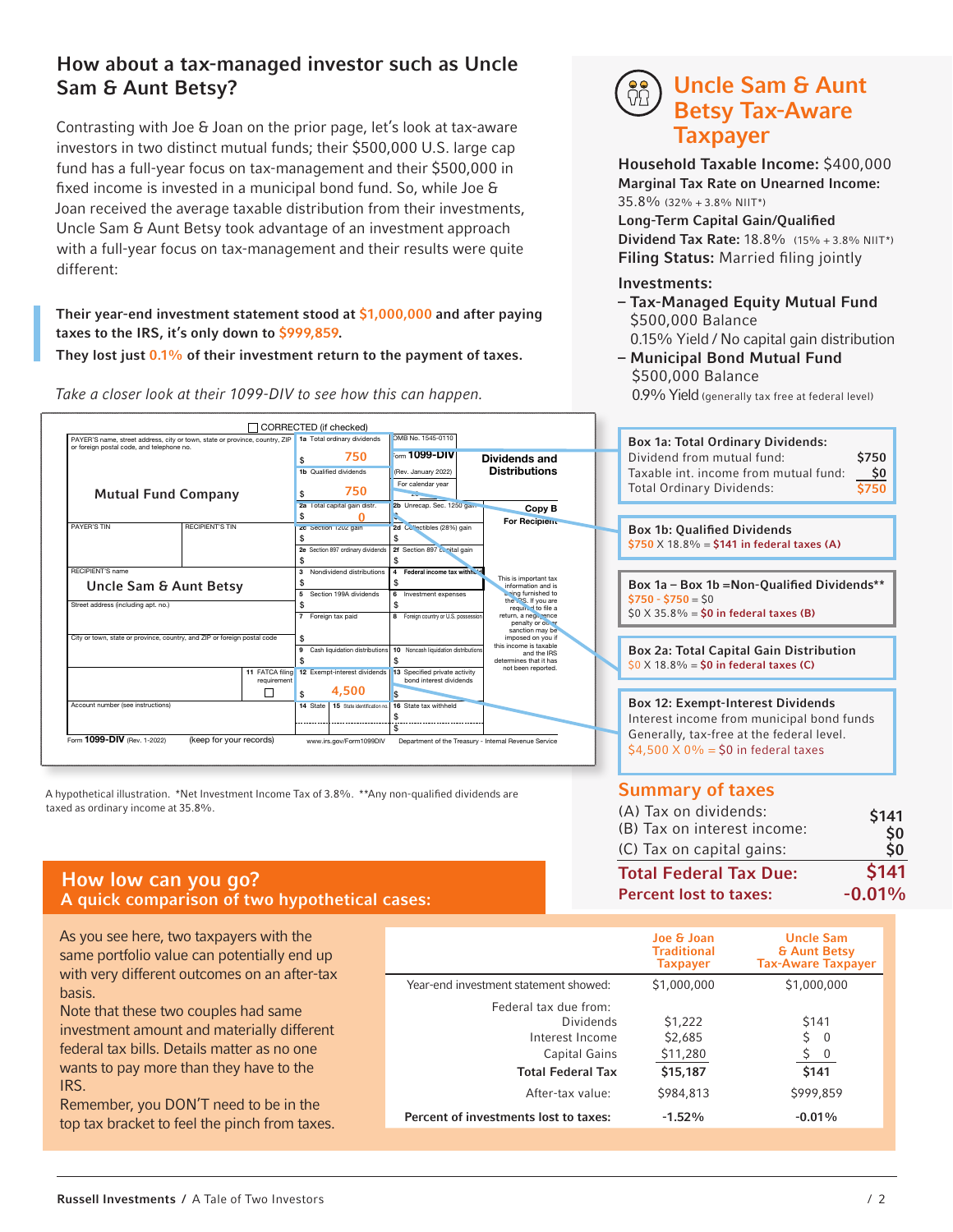## CAPITAL GAIN DISTRIBUTIONS (BOX 2A)

- Q: Are these distributions high for your investment amount? Are the capital gains being reinvested?
- A: If these distributions are being reinvested, look into turning off that reinvestment, and migrate that cash into a tax-managed approach that may work to minimize capital gains.

#### DIVIDENDS (BOX 1A/1B)

- Q: Is there a need for the dividend income? Are the dividends being reinvested?
- A: If these dividends are being reinvested, look into turning off that reinvestment, and migrate that cash into a tax-managed approach that may work to balance dividends with capital appreciation.

### INTEREST INCOME (BOX 1A)

Q: Is there a need for this current income? Is interest income being reinvested? A: Consider municipal bonds for tax free income or a lower tax bill.

## TRANSITION PLAN

- Q: Do you have a similarly frustrating tax bill year after year after year? When was the last time you rebalanced your portfolio? Are you letting the potential tax bill influence your decision-making?
- A: It may make sense to transition all (or part) of the portfolio to a more taxmanaged approach. Understand the tax impact of a transition, if any, and what the payback period might be. Russell Investments can work with your financial advisor to help analyze potential taxes and the payback period for portfolio transitions.

### REALLOCATIONS, TACTICAL TRADING AND FUND REPLACEMENTS

- Q: Does the portfolio trade frequently due to reallocations, tactical adjustments or fund replacements?
- A: Frequent trading within a taxable portfolio can result in unnecessary taxes when positions with unrealized gains are constantly and/or systematically sold. When making changes to a taxable portfolio always be sure to consider the tax consequences. Smaller and less frequent allocation changes may be better for tax-sensitive investors so that benefits from portfolio improvements are not outweighed by tax costs.

"WHEN YOU FIND YOURSELF IN A HOLE, THE FIRST THING TO DO IS STOP DIGGING." —WILL ROGERS